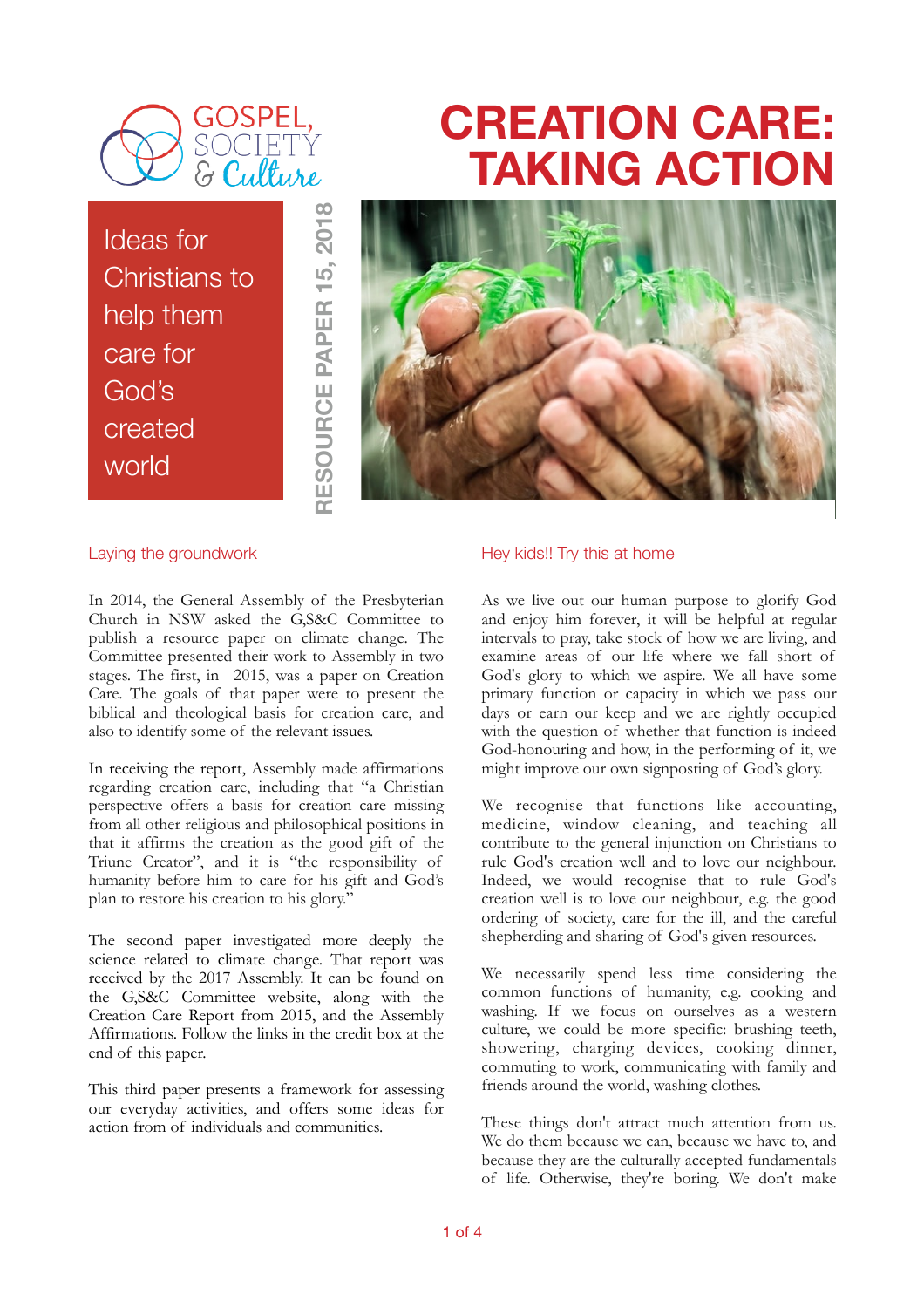decisions about them. They aren't even the things we do in our spare time. In our spare time, we read, swim, and play board games.

This is important because whatever we see as our top priority, we still do all these other things. You might be an accountant who is a keen evangelist. You will do your work as an accountant and you will prioritise, in your spare time, telling your friends about Jesus. You will also still brush your teeth and wash your clothes. You may be a church pastor who considers sermon preparation to be the most essential use of your time every week. You will also shower and charge your phone. As a church, our priority might be high quality programs that connect with our community, e.g. well run church meetings, engaging toddler music time, gospel-centred kid's club. You will also pay for power and water and printing.

These activities are ubiquitous and, for that very reason, in aggregate, they constitute a major component of our general call to shepherd God's creation, steward God's resources, and love our neighbour.

Therefore, in order to fulfil our purpose, these are some of the very activities about which we will want to start making decisions. Where do you get your electricity? Where does your food come from? Where do the chemicals in your phone come from? Where do they go to when you've finished with them?

Changing the way we do those kinds of activities can be disruptive and rather annoying, at least at first. Fair enough. On the other hand, if there are changes we can make to those background activities of life that will honour God and love our neighbours, both near and far, then let me appeal to you that you should consider making those changes. Why wouldn't you?

In order to make thinking on such changes more concrete, here is a list of three criteria you could use to evaluate your activities, the satisfying of which should be a strong exhortation to make the change.

- First, will the change mean a more sustainable use of God's creation resources?
- Second, will the change save money entrusted to us by God for his work?
- Third, will the change love our neighbours by either better sharing of and access to life-giving resources for our neighbours or better opportunities to engage our neighbours with the life-giving message of Jesus?

If the answer is "Yes" to one of those, the change is likely to be worth it. If the answer is "Yes" to all three, it would seem perverse to *not* make the change.

The columns in the table on the next two pages correspond to those criteria, but the categories have been broadened because those narrow criteria are not the only good reasons why churches and individuals could want to make these kinds of changes.

### Loving neighbours (near and far)

- creating relationships with individuals or organisations in your local community who are outsiders to the church and the gospel
	- ‣ individuals in the neighbourhood
	- shopkeepers
	- ‣ environmental groups
	- ‣ council staff and councillors
- conserving practically limited resources where others can benefit from what we save
	- ‣ water
	- ‣ fisheries
	- forests
- reducing our energy use and wastage of other resources where others are harmed if we don't
- encouraging the saints in living with respect for and oversight of God's creation entrusted to us

# Shepherding God's creation (becoming better gardeners, fulfilling God's purpose in Christ for humanity)

- making the earth more fruitful, rather than less
- using resources in a manner that doesn't privilege our generation over future generations
- leading and equipping the saints in living with respect for and oversight of God's creation
- entrusted to us

# Stewarding God's resources

- using less, instead of more, to achieve desired ends
- saving money that can be spent on gospel proclamation
- optimising use of building and land
	- ‣ maximise community engagement
	- ‣ reduce environmental footprint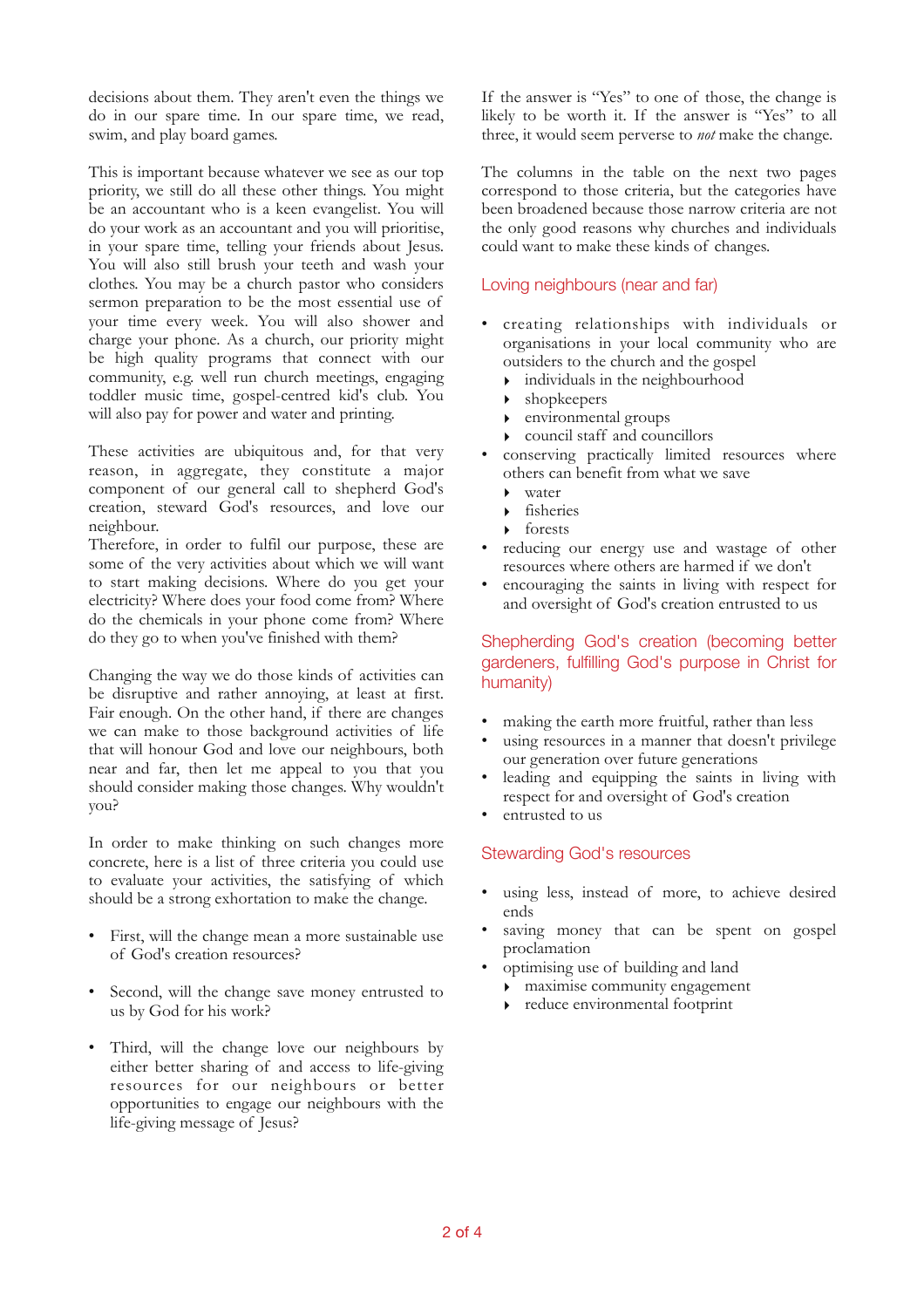| <b>Ideas</b> for<br>congregations                   | Loving<br>neighbour near<br>and far | Shepherding<br>God's creation | Stewarding<br>God's<br>resources | <b>Notes</b>                                                                                                |  |  |
|-----------------------------------------------------|-------------------------------------|-------------------------------|----------------------------------|-------------------------------------------------------------------------------------------------------------|--|--|
| Water                                               |                                     |                               |                                  |                                                                                                             |  |  |
| Install rainwater tanks                             |                                     | $\circ$                       | $\circ$                          | Use rainwater to flush toilets and<br>water garden                                                          |  |  |
| In-ground watering system                           |                                     | $\bigcirc$                    | $\bigcirc$                       | Any more efficient watering system                                                                          |  |  |
| Fix leaking taps                                    |                                     | $\bigcirc$                    | $\bigcirc$                       |                                                                                                             |  |  |
| Fix leaking toilets                                 |                                     | $\bigcirc$                    | $\circ$                          |                                                                                                             |  |  |
| Power                                               |                                     |                               |                                  |                                                                                                             |  |  |
| Use 100% renewable<br>energy                        | $\circ$                             | $\circ$                       |                                  | Either a company that only uses<br>renewables, or use coal companies<br>but choose their renewable products |  |  |
| Install solar cells                                 | $\bigcirc$                          | $\bigcirc$                    | $\bigcirc$                       |                                                                                                             |  |  |
| Install solar hot water                             | $\bigcirc$                          | $\bigcirc$                    | $\circ$                          |                                                                                                             |  |  |
| <b>Buildings</b>                                    |                                     |                               |                                  |                                                                                                             |  |  |
| New construction made<br>water and energy efficient | $\bigcirc$                          | $\bigcirc$                    | $\bigcirc$                       |                                                                                                             |  |  |
| Get an energy audit of your<br>buildings            | $\Omega$                            | $\circ$                       | $\circ$                          |                                                                                                             |  |  |
| Land                                                |                                     |                               |                                  |                                                                                                             |  |  |
| Plant natives species                               |                                     | $\bigcirc$                    | $\bigcirc$                       |                                                                                                             |  |  |
| Attract native fauna                                | $\bigcirc$                          | $\bigcirc$                    |                                  |                                                                                                             |  |  |
| Make the grounds<br>interesting                     | O                                   |                               |                                  | Use food bearing plants                                                                                     |  |  |
| Host a community garden                             | $\bigcirc$                          | $\bigcirc$                    |                                  |                                                                                                             |  |  |
| Operations                                          |                                     |                               |                                  |                                                                                                             |  |  |
| Dishwasher                                          |                                     | $\bigcirc$                    | $\bigcirc$                       |                                                                                                             |  |  |
| Glass communion cups                                |                                     | $\bigcirc$                    | $\bigcirc$                       |                                                                                                             |  |  |
| Insulation in walls and roof                        | $\bigcirc$                          | $\bigcirc$                    | $\bigcirc$                       |                                                                                                             |  |  |
| 100% FSC approved paper                             |                                     | $\bigcirc$                    |                                  |                                                                                                             |  |  |
| Recycling system                                    |                                     | $\bigcirc$                    |                                  |                                                                                                             |  |  |
| Reduce consumables                                  |                                     | $\bigcirc$                    | $\bigcirc$                       | Ceramic mugs for morning tea                                                                                |  |  |
| Turn appliances off at the<br>walls                 | $\bigcirc$                          | $\circ$                       | $\bigcirc$                       |                                                                                                             |  |  |
| Electronic church bulletins                         | $\bigcirc$                          | $\bigcirc$                    | $\bigcirc$                       |                                                                                                             |  |  |
| Plan for leftovers from<br>church functions         | $\bigcirc$                          | $\circ$                       | $\bigcirc$                       |                                                                                                             |  |  |
| Carpool for transport to<br>events                  | $\bigcirc$                          | $\bigcirc$                    | $\bigcirc$                       |                                                                                                             |  |  |